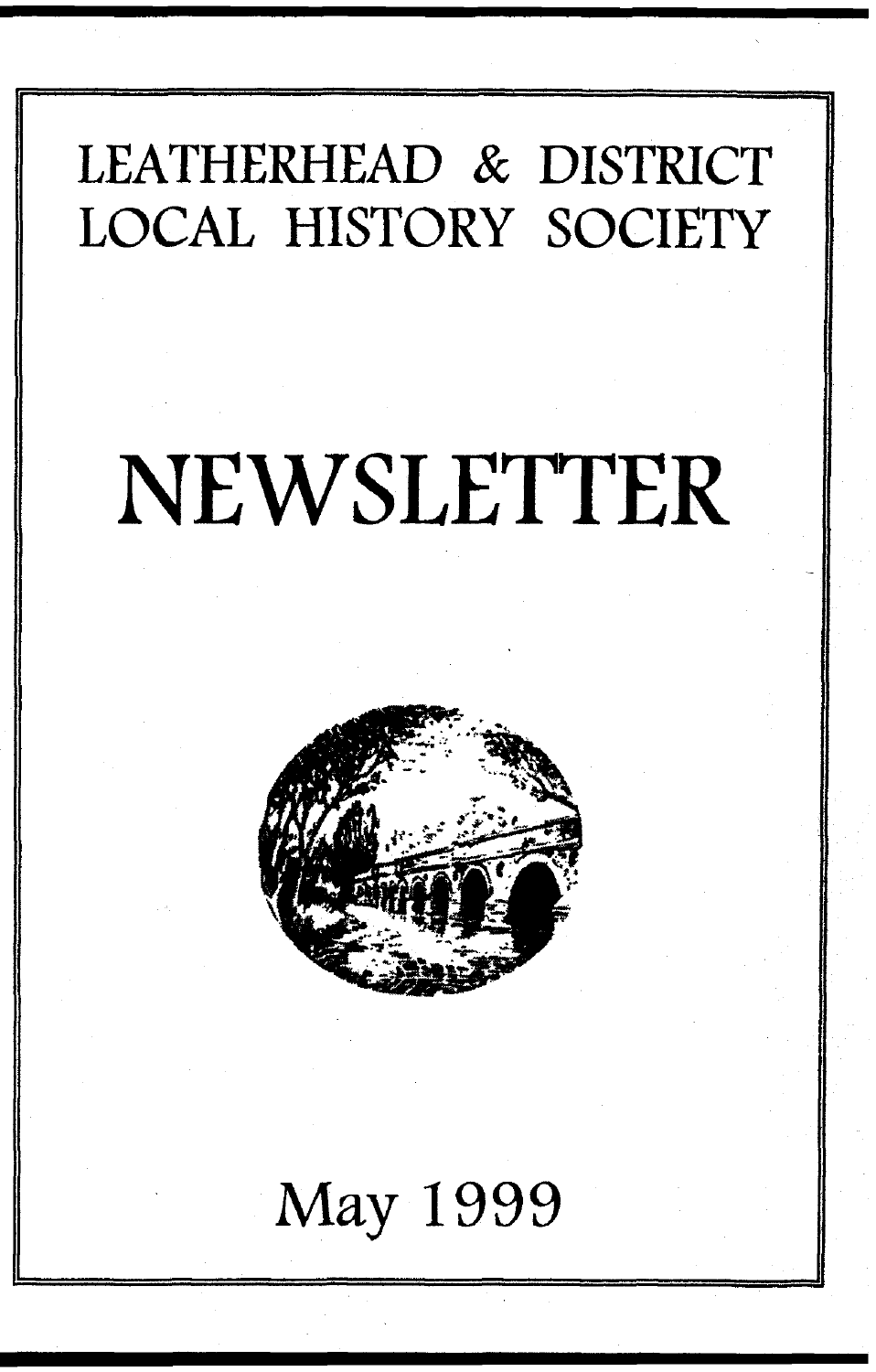#### **LEATHERHEAD & DISTRICT LOCAL HISTORY SOCIETY Hampton Cottage, 64 Church Street, LEATHERHEAD Surrey KT22 8DP Tel: 01372 386348**

Registered Charity No. 802409

| 01372 452301              | 01372844345      |                     |
|---------------------------|------------------|---------------------|
|                           |                  | 01372372146         |
| Peter $\Lambda$ . Tarplee | Thelma Lucas     | <b>Judith Mills</b> |
| <b>CHAIRMAN</b>           | <b>SECRETARY</b> | <b>TREASURER</b>    |
|                           |                  |                     |

The Society meets on the 3rd Friday of the month in at the Letherhead Institute from September to May. For details see programme in this issue.

| 1999 Membership Subscriptions |  |  |  |  |
|-------------------------------|--|--|--|--|
|                               |  |  |  |  |
|                               |  |  |  |  |
|                               |  |  |  |  |

| MEMBERSHIP SECRETARY | Jack Barker | 01372 458469 |
|----------------------|-------------|--------------|
|                      |             |              |

The Museum is open from April until December at the following times:

| Thursday                      | 1:00 p.m. $-4:00$ p.m.        |             |
|-------------------------------|-------------------------------|-------------|
| Friday                        | $10:00$ p.m. $\sim 1:00$ p.m. |             |
| Saturday                      | 10:00 p.m. $-$ 4:00 p.m.      |             |
| <b>SUB-COMMITTEE CHAIRMAN</b> | Alan V. Pooley                | 01372374093 |

The Library is open from 10:30 am to 1:00 pm on Tuesday, Thursday & Friday and from 10:00 am to 12:30 pm on the **first** Saturday in the month or by arrangement with the Librarian.

| LIBRARIAN         | Gwen Hoad                                                                                                                  | 01372 273934 |
|-------------------|----------------------------------------------------------------------------------------------------------------------------|--------------|
|                   | The Records are available for study by arrangement.                                                                        |              |
| RECORDS SECRETARY | <b>Brian Godfrey</b>                                                                                                       | 01372 454654 |
|                   | <b>Lectures</b> on the local history of the area may sometimes be given<br>to other local societies by our members.        |              |
| LECTURE SECRETARY | <b>Gordon Knowles</b>                                                                                                      | 01372 458396 |
|                   | The Newsletter is published quarterly.<br>Copy for the August 1999 issue should reach the Society's Office by 15 July 1999 |              |
| NEWSLETTER EDITOR | Anthony Gordon                                                                                                             | 01372 458180 |
|                   | The Friends of Leatherhead Museum support the Society's work in the Museum                                                 |              |
| <b>SECRETARY</b>  | Thelma Lucas                                                                                                               | 01372 844345 |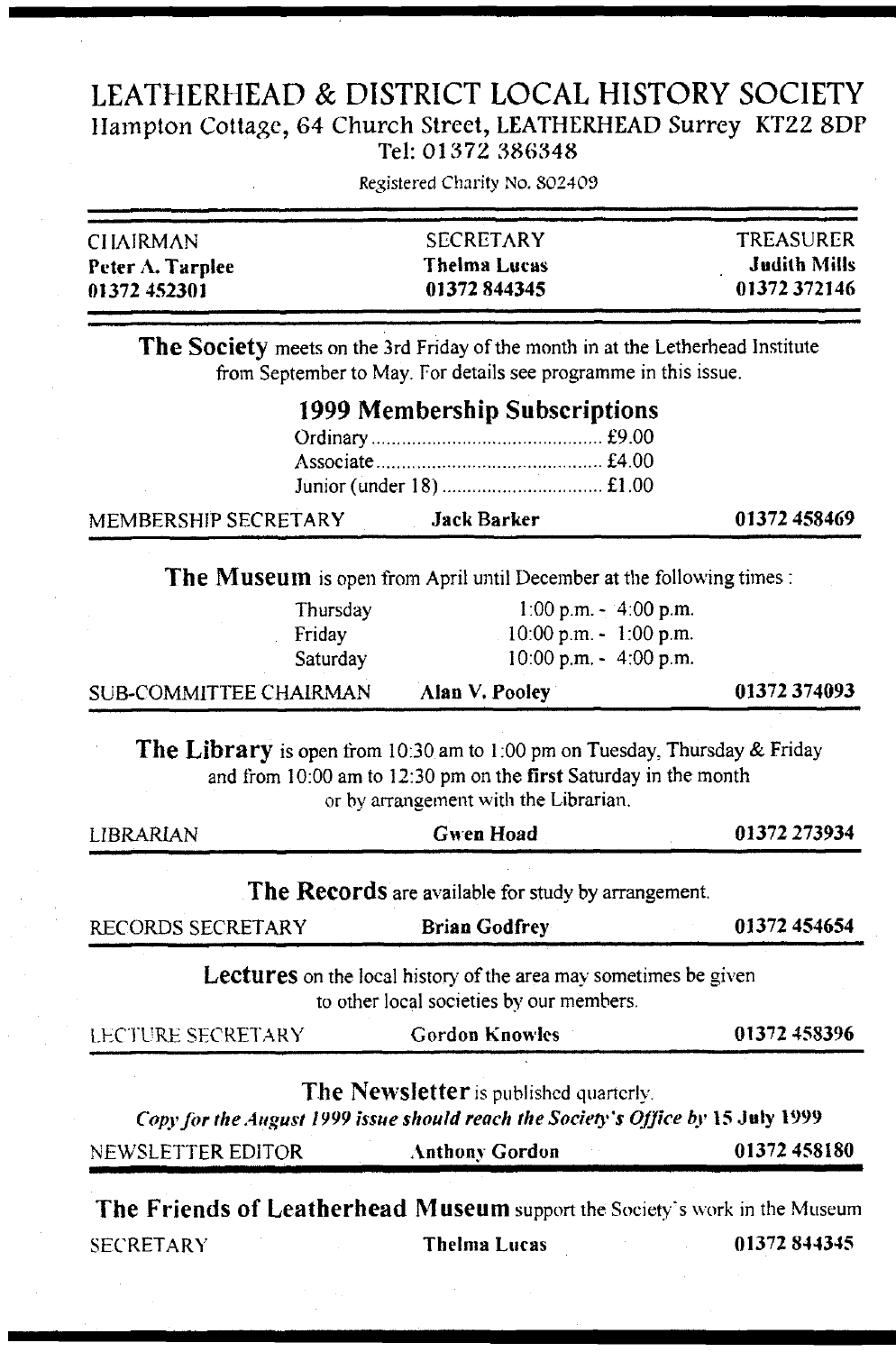#### FROM THE CHAIRMAN

**By the time that you read this the AGM will have taken place and also the Museum will have re-opened.**

**Regarding the Museum, some changes have taken place during the time it was closed, mainly in the front ground floor room. The room has been decorated and new display equipment has been purchased for the items on ' sale. This has made more space in the room and we hope that it will assist** with our sales of books and other items as well as making the room more **attractive to museum visitors,**

The society collected over £300 when Joyce Fuller died and the committee **decided to use the money in the Joyce Fuller Fund towards the improvements in this reception area of our museum. We invite all members who do not regularly visit the Society's museum to look in and to let us know what they think of the changes.**

**A new front door has also been fitted to Hampton Cottage, this is a long overdue improvement. Other minor changes have taken place during the period of closure but, as ever, the date for re-opening was upon us before we could do everything that we wanted to.**

**We are progressing with our application for Museum Registration but our progress with a lot of the necessary tasks is slow due to the fact that the Society is still without a Museum Curator. If anyone feels that they would like to consider taking on this post, or knows someone who might, please let the Secretary or the Chairman know.**

**What is entailed?**

**First of what is NOT entailed:-**

**The cleaning of the building.**

**I The maintenance of the garden.**

**The arranging for stewards for the museum.**

**The upkeep of the building.**

**Any involvement with sales at the museum.**

**So what is left?**

**Basically it is the responsibility for the conservation of the Society's collection and the maintenance of the relevant records. The latter have deficiencies which have to be rectified prior to the planned transfer to a**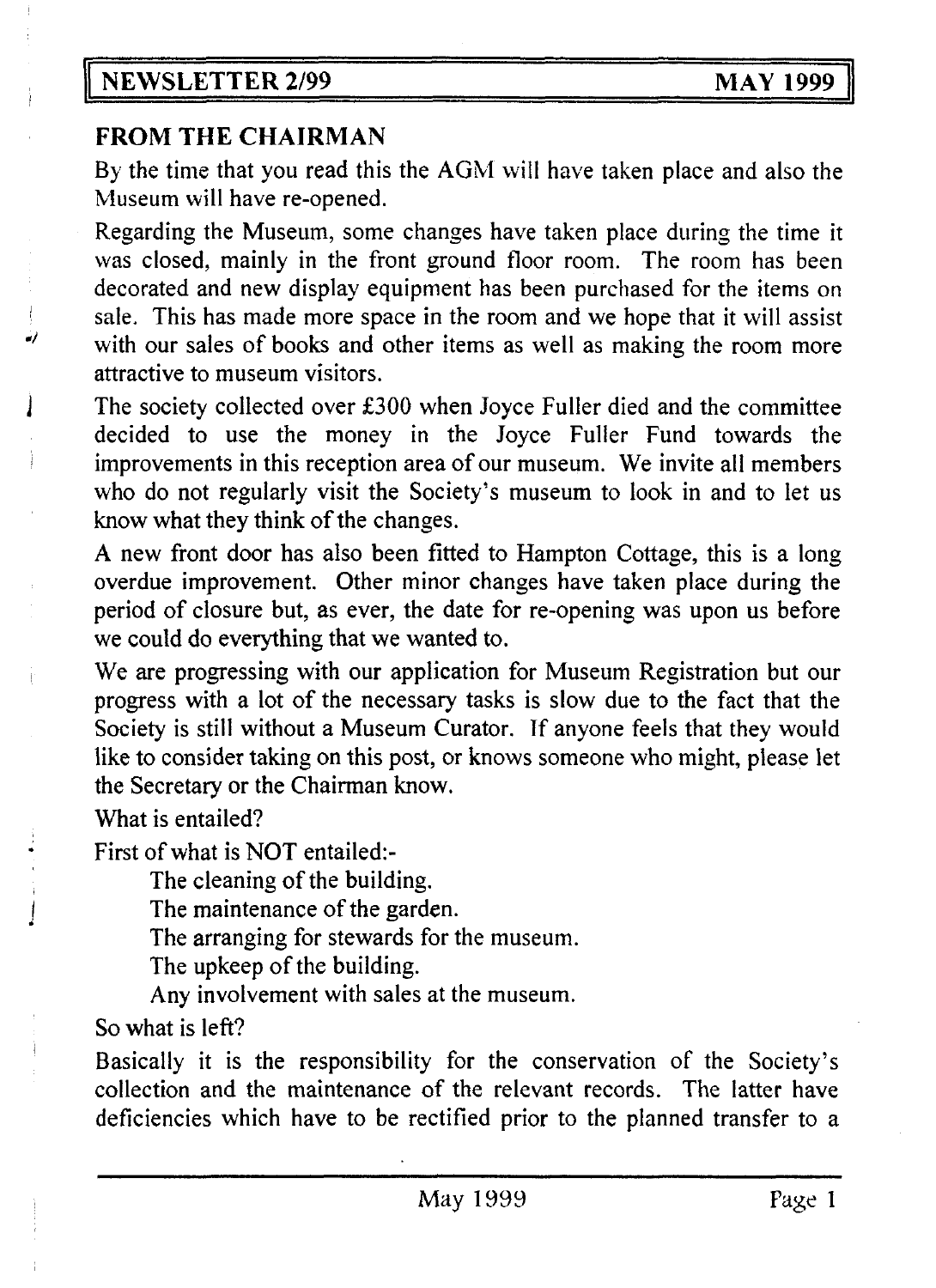**computer database. Some volunteers are already in place to assist with the task of 'stocktaking' and preparing the necessary paper-work and we hope that there may be more available shortly. Occasional contact with other museum curators, the Surrey Museums Group and our professional Curatorial Advisor would be desirable.**

**Computer literacy would be a bonus but it is NOT essential, training opportunities will be available in curatorial activities.**

**So, please, let's see if we can fill this post. Our museum needs its collection sorting out and we need to become a Registered Museum. Is there someone who can help us to do this?**

**Talking of the Museum reminds me that I was recently very pleased to receive a letter from Janet Goldsmith, our previous Curator, who has now left the district and moved to Yorkshire. Janet sent me some photographs of a Theo-Samoa petrol pump at a garage near her new home which is very similar to the one in our museum. We are very pleased that Janet is remaining a member of the Society and we look forward to seeing her again whenever she re-visits Surrey.**

**In the last Newsletter I mentioned the Heritage Open Days organised by the** Civic Trust which will take place over the weekend of 11<sup>th</sup> and 12<sup>th</sup> **September. Already there is an interesting programme of activities planned in our area including walks within and around the town and villages as well as a number of interesting properties being open to the public. Do look out for local and national publicity.**

#### *Peter Tarplee*

# PRINTFAYRE DISCOUNT

**Brian Beacroft of Printfayre in North Street is willing to give our members a 10% discount on all photocopying and laser copying if they produce their membership cards. This is a very generous offer which many of us will be very glad to use.**

# SURREY HISTORY CENTRE

**The transfer of the Surrey Record Office from Kingston and its amalgamation with the Local Studies Library and Muniment Room, both in Guildford, was reported in Newsletter 4/98. Since then the Society has arranged a visit to their home in the new History Centre in Goldsworth Road, Woking. The guided tour provided an opportunity to see the excellent facilities for research which are now available.**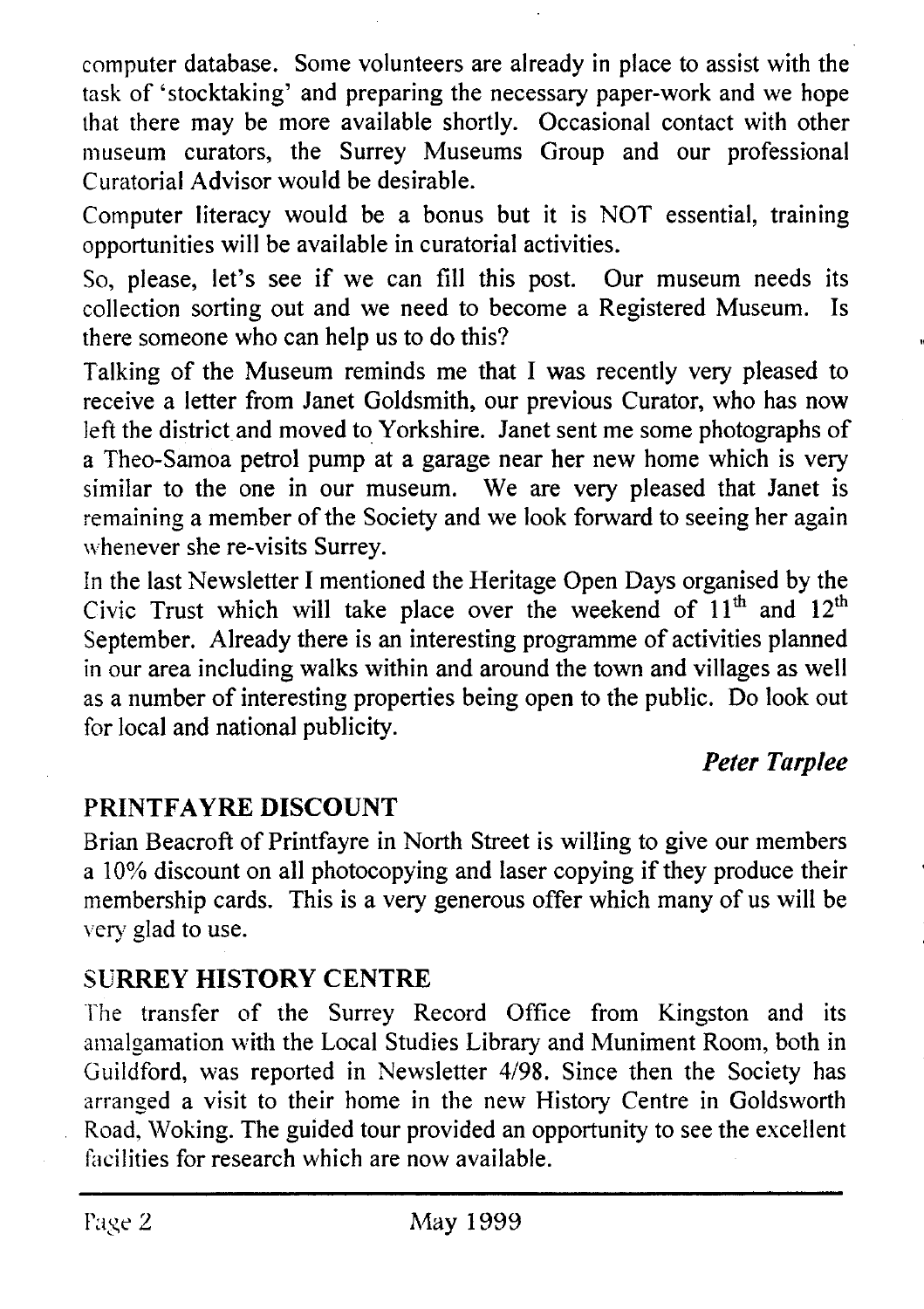**Also housed in the same building are the County Museum Development | Officer and the Surrey Archaeological Unit thus bringing together under ! one roof a comprehensive resource for those interested in study of the County's history.**

**Jack Stuttard was invited to the official opening of the Centre.**

; *"On 31st March 1 attended the formal opening by the Prince of Wales of the Surrey History Centre in Woking. Dr. David Robinson. Director of the Centre, received the Prince, and the welcoming party included the Lord Lieutenant of the County, the Chairman of Surrey " County Council and well over 100 others from many different walks of life in Surrey. The Prince was shown round the History Centre,* including the special research and conservation units, ending with a *tour of exhibits in the spacious reading room. After this the Prince gave a short speech and unveiled a tablet to commemorate his visit. It was an impressive occasion, helped by a bright sunny morning. "*

**Surrey History Centre at 130 Goldsworth Road, Woking is open on Tuesdays, Wednesdays and Fridays from 9.30am to 5.00pm, on Thursdays from 9.30am to 7.30pm and on Saturdays from 9.30am to 4.00pm. The telephone number is 01483 594594.**

# GUIDED WALKS AROUND LEATHERHEAD

i

**j On the afternoons of Saturdays 5 June, 3 July and 7 August we are taking guided walks round the centre of Leatherhead to show people some features of historic interest in the town. Walks will start and finish at the Museum at 2.30 and will take about an hour. No charge, but donations for Museum funds welcomed.**

**We do need more people to lead guided walks, so if any of our members would like to come on one of these walks to "learn the ropes" now's your chance!**

#### **'** *Linda Heath*

# VISIT TO CHILWORTH GUNPOWDER WORKS SITE

**On a rather cold February day, 13 members assembled in the car-park next to the Percy Arms at Chilworth. There we were met by Glenys and Alan Crocker who have made a detailed study of this site and have become experts on the gunpowder industry in Great Britain. Alan with the louder voice, acted as our vocal guide, though Glenys has written a guide to the site. After a short introduction Alan led us along the main road to**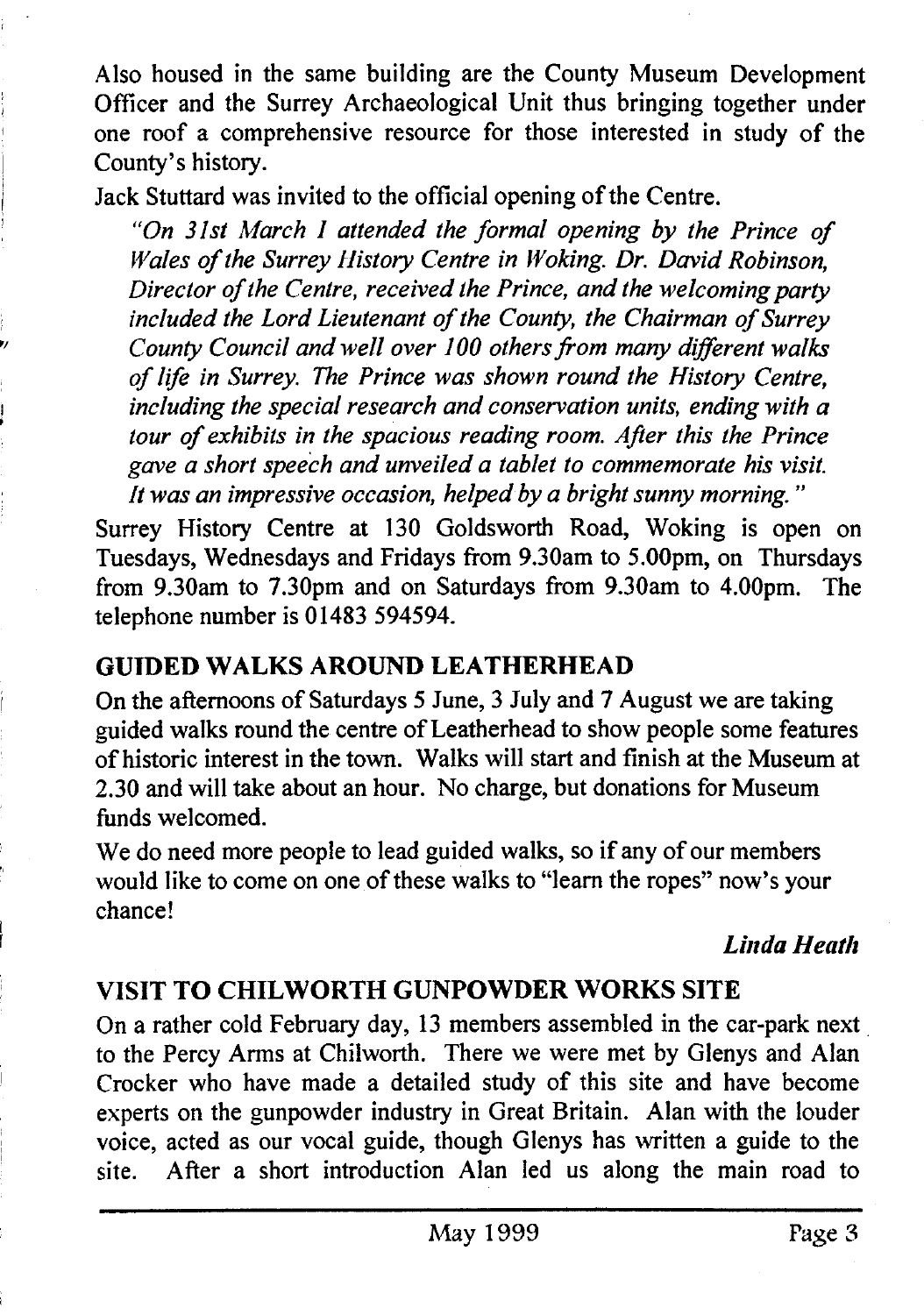**Blacksmiths Lane. There he pointed out the Old Manor House, formerly called Powder Mill House and at one time the Manager's House. Further along the lane in a turning amongst a housing estate, we saw what remains of the saltpetre house, refining house, office, laboratory, workshop and stores, forming the Lower Works.**

**Back on the other side of the lane we entered the Middle Works and what was once the danger zone, now owned and conserved by Guildford Borough Council. It is an interesting network of footpaths, mill races, mill streams and a mill pond set amongst trees, all open to the public who can wander through it and pick out the occasional remains of buildings such as the dusting house, corning house, mixing house and incorporating mills. Edge runners, which look like huge millstones, are clearly visible; a series of half a dozen or more having been set up in a row by the path.**

**We were shown the line of some of the early tramways and the later extension which crossed the stream on a swing bridge and connected with Chilworth Station. Following the line of the tramway we reached the substantial remains of six incorporating mills of 1885 built side by side with a built-in drenching system to control possible explosions; an ever present threat and often a reality in gunpowder factories.**

**Beyond the edge of the public conserved area and east of Lockner Road, are the Upper Works containing the later remains of the Smokeless Powder Factory and the Admiralty Cordite Works which were built in 1915. We were not able to go and see them through lack of time, and in any case most of them lie on private land, but it is possible to see some of them from a public footpath. We did however see the foundations of the men's and women's mess rooms of the Admiralty Cordite Works, in a field just to the left of Lockner Road.**

This very large area spanning the  $17<sup>th</sup>$  to  $20<sup>th</sup>$  centuries, and once a **containing over 100 buildings of varying ages and now in varying states of preservation, has fascinated the Crockers who continue to make discoveries. Much of their enthusiasm was transmitted to us, and over a pub lunch, members were able to ask questions and fill in a few gaps.**

**A very enjoyable morning. If you did not come you missed something special and a pleasant social occasion as well!**

*Gwen Hoad*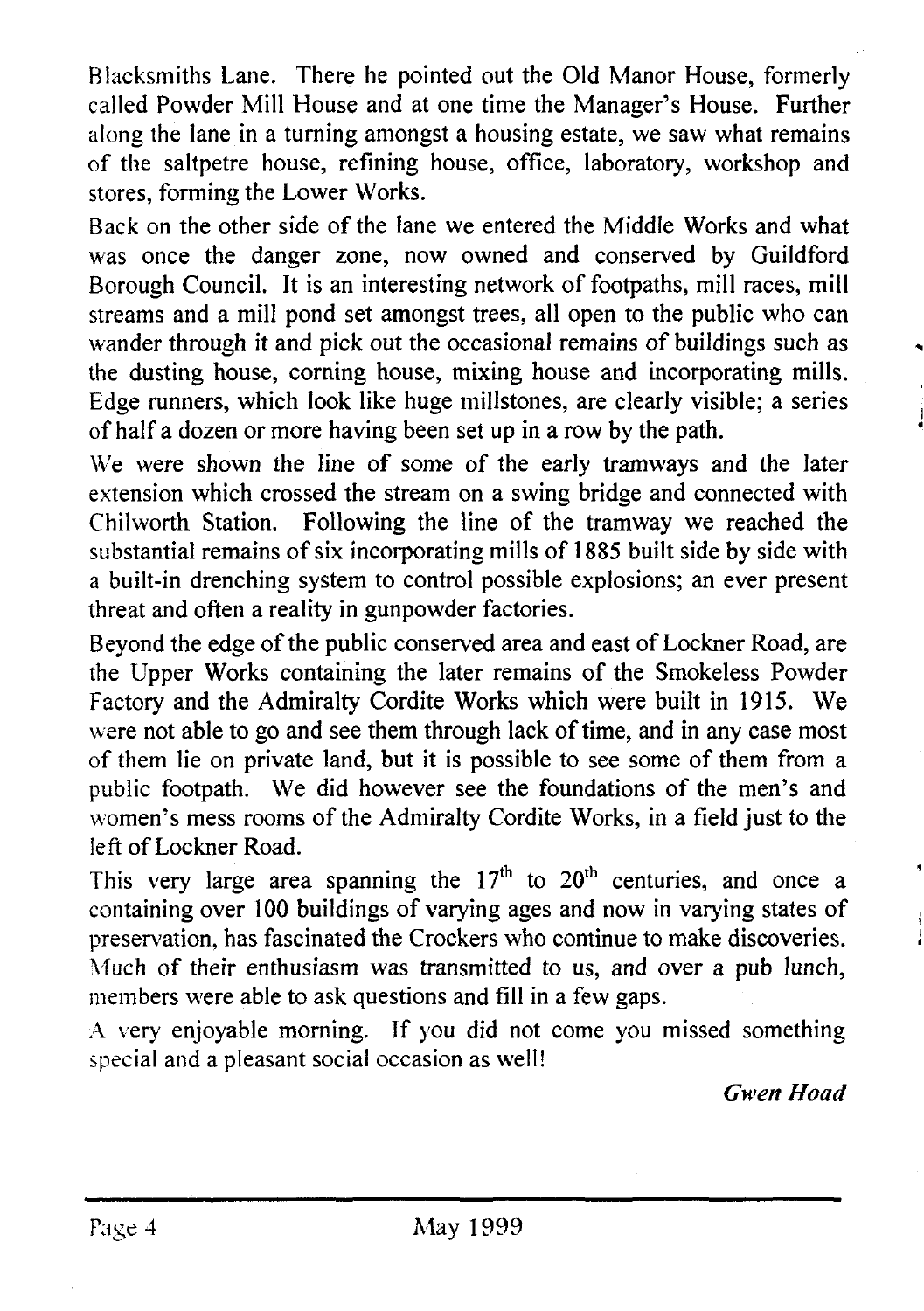# RECORDING INSCRIPTIONS IN LEATHERHEAD PARISH CHURCHYARD

**Did you know that Leatherhead Parish Churchyard is one of the largest in the south of England? Various people have recorded the inscriptions of the tombstones at different times, trying to complete this mammoth task. Over 1,700 inscriptions have now been recorded, but there are over 500 graves still unrecorded. Stan has now handed his material over to Linda and David Heath who are co-ordinating a group of teamworkers from the church to speed up the work.**

**Are any of our members interested in taking part in this scheme? There are two ways of helping - either in recording the inscriptions on the graves, or helping with transferring this to card index, alphabetical and numerical lists and onto computer.**

**The unrecorded part of the churchyard has been divided into areas of 50 graves and each volunteer is given ten graves to record in their own time, after they have been shown what to do.**

**If you would like to help with this please contact Linda or David Heath, tel. 01372 372603.**

#### *Linda Heath*

#### NEWS FROM THE FRIENDS OF THE MUSEUM

**First of all we would like to thank the working party who have transformed the Stewards room during the winter. A coat of paint and all the books displayed up the walls instead of horizontally on a table has made the room seem twice as big. There is now a shelf behind the desk which holds all the information the Stewards could possibly need together with the inevitable forms which have to be filled in, and Alan Pooley's "training sessions" have been much appreciated. The Stewards were ready for the Museum to** re-open on Saturday 3<sup>rd</sup> April but there are still some gaps on the rota. If **anyone could spare 3 hours a month to help it would be most encouraging.**

**The Friends are holding their annual coffee morning, bring and buy and plant stall on June 22nd from 10am to noon and we hope the weather will be kind to us. If you can help in any way you will be most welcome.**

**At noon, after the coffee morning all Friends of the Museum are invited to a wine and cheese get together when we can catch up on what has been happening during the winter.**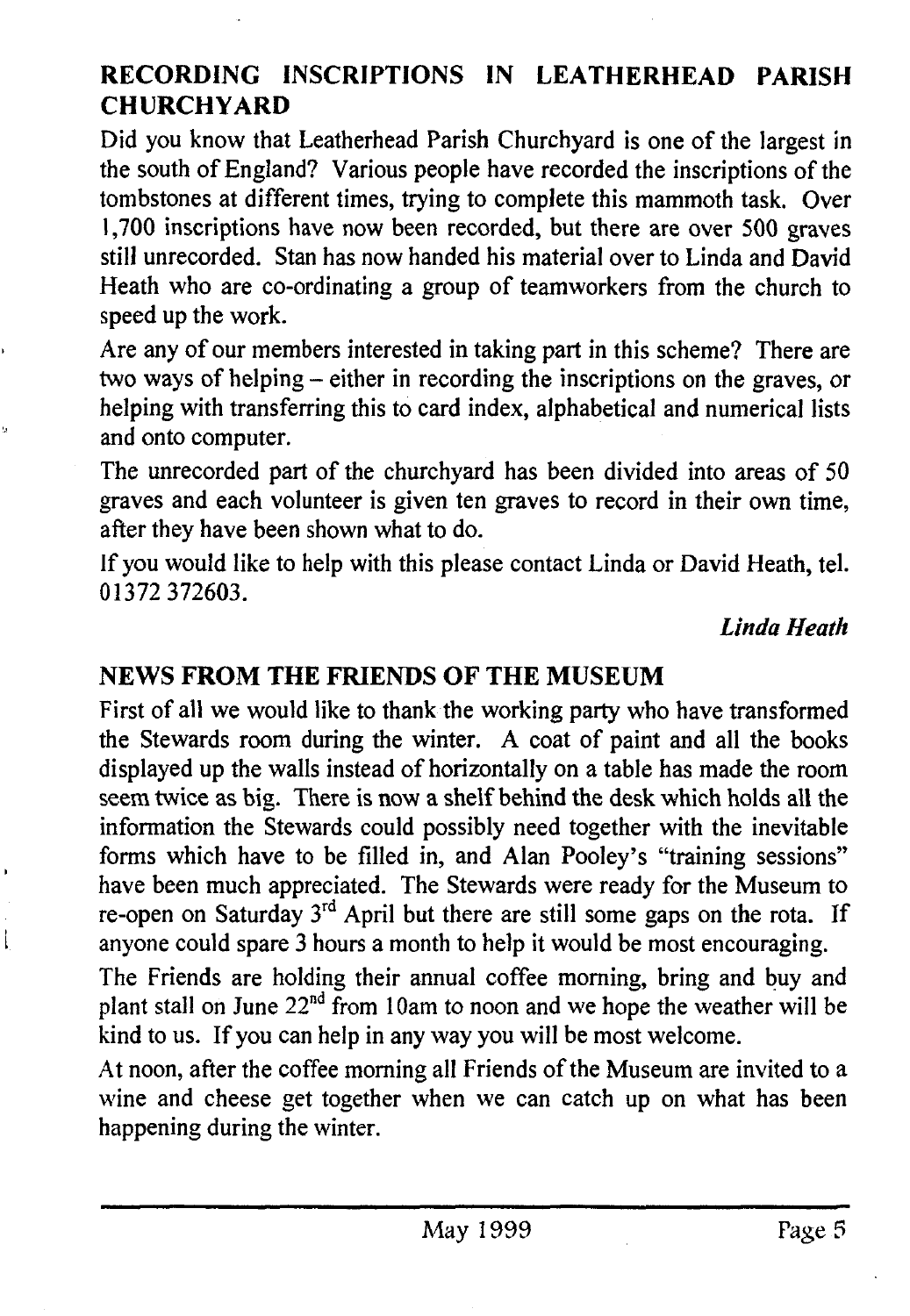**Finally we are thinking of planning an outing in the autumn, possibly in September, to Chatham Dockyard. The Committee would appreciate any comments or suggestions.**

#### *Thelma Lucas*

## NEWS FROM THE LIBRARIAN

**The oldest book in the Society's Library is the section devoted to Surrey from the "Compleat History of England" Vol.V by Dr White Kennett, Bishop of Peterborough, and written about 1719. Our copy came from a complete copy of Vol.V but has been bound separately. Here follows an extract from it, under the heading "Bookeham or Bowkham, Great and Little".**

"Lord Howard of Effingham, who hath a seat in this Parish, is the present Lord of this Manor, and that of Fetcham. In this Parish is an House named Slifield, the Seat of the Family of Shiers, many of *whom lie bury'd in the Church; 'till of late, Madam Shiers, the Relict of Robert Shiers, Esq; the last Heir Male of the family, gave it to Hugh Shortrudge, D.D. Rector of Fetcham, in whose Posterity it still remains. The Impropriate Tithes of this Parish do now, or lately did belong to Mr Rowse, to whom it was left by Mr Francis Rowse, a leading Man in the Long Parliament's Sitting, and under the Protector O. Cromwell, by whom he was made one of the House* of Lords, and of his Privy Council. He died Jan. 7, 1658-9, and by *his Will left 401. per Annum, charged on the great Tithes of this* Parsonage for the Maintenance of two Scholars in Pembroke *College, Oxon, where he was educated himself. His Scholars were ordered to be all of the Name of Rowse, descended of his Brothers, or Nichols, and Upton his Sister's Children, and in default of such. to be elected out of the upper Classe of Eaton School, and not to have above ten Pounds per Annum a Freehold Estate. They were* to study Divinity, and before they were created Bachelors of Arts give some Specimen of their Proficiency, and hold their *Scholarship no more than seven Years before they be supply 'd by a new Election. "*

**There have been no additions to the Library since the February Newsletter. Back numbers of the Proceedings are available in the Museum price 50p. All books in the Society's Library are housed within the Institute Library**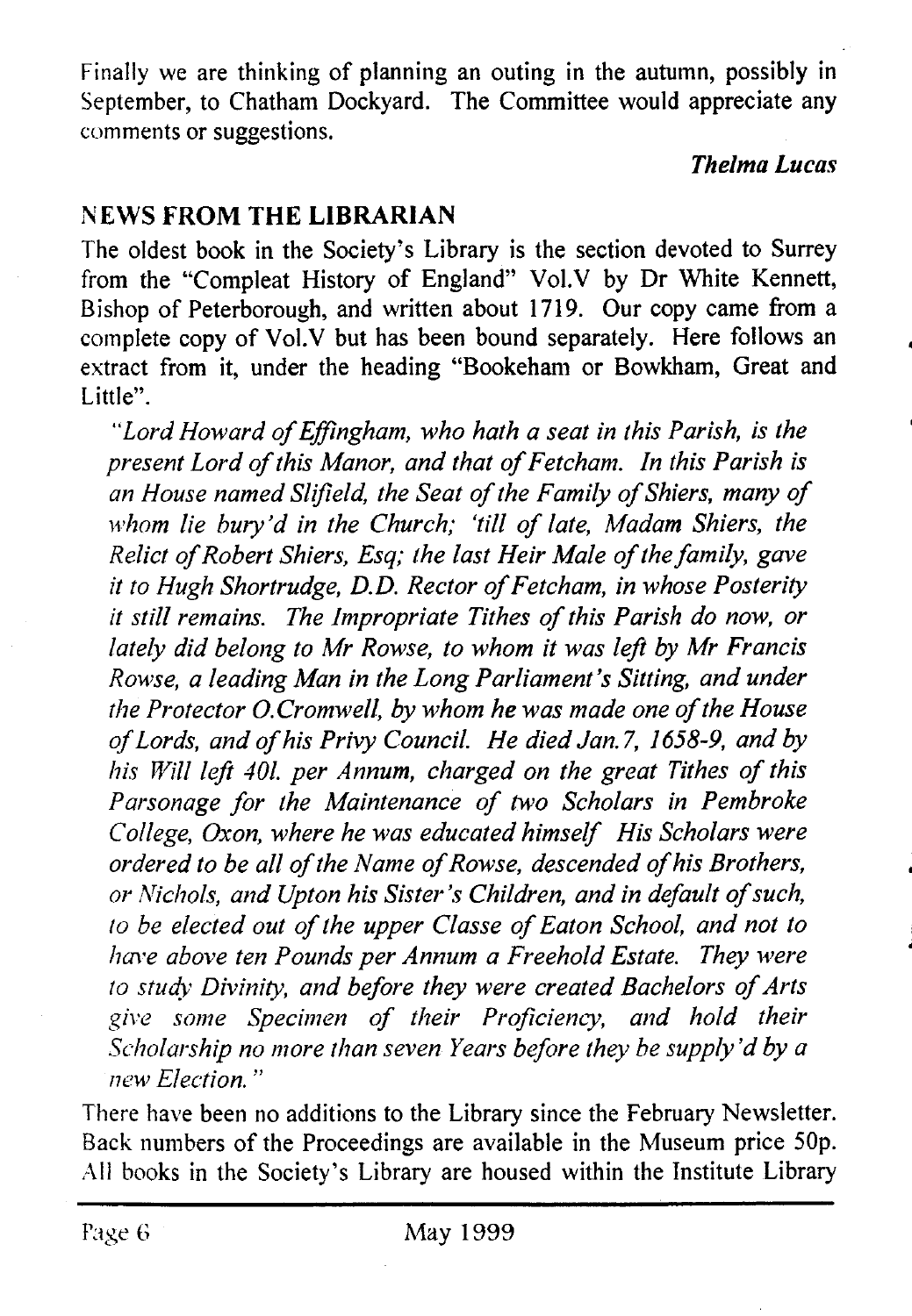room. Tn case of difficulty in finding what you want please contact the Society's Librarian (details on the front inside cover of this Newsletter). Don't forget your L&DLHS Membership Card when you visit the Library.

#### *Gwen Hoad*

#### PROGRAMME

## **Visits**

# Friday 18 June 2 pm. - Guided Walk Round Guildford

Led by Majorie Williams, member of the Friends of Guildford Museum. Meet at 2 p.m. at bridge at bottom of High Street. Cost £1.50 which will go to Friends of Guildford Museum.

Sun. 18 July 2.30pm. - Carew Manor & St. Mary's Church, Beddington A visit by cars, led by John Phillips, following his talk in May on Sir Francis Carew's Garden. We shall see the Great hall, cellars, Dovecote and church. Meet at 2.30 p.m. at Carew Manor Dovecote, Church Road, Beddington. Cost £3.00.

#### Saturday 18 September 2.00 pm - Visit to Reigate

Visit to Reigate led by Gerry moss to see the Cranston Library, churchyard, medieval undercroft and caves. Meet at 2.00 pm at Council Office car park, Castlefield Road. Cost £3.00 for donation to Library and entrance to caves.

Further visits will include a visit to St. John's School in October and also to the Cobham Bus Museum. Details and applications for these in the August Newsletter.

# **11/12 September - Heritage Weekend**

There will be guided walks round the town from the Institute, for Heritage Weekend. Details in August Newsletter and Heritage leaflets.

#### Autumn Lectures

All meetings are held in the Dixon Hall of the Letherhead Institute at 7.30 for 8pm. Entrance 50p for members and £1 for non-members. Coffee is included, served from 7.30pm.

Fri. 17 Sep. - The History of St. John's School - by Richard Hughes

Fri. 15 Oct. - The Cobham Bus Museum - by Bill Cottrill

Fri 19 Nov. - Guildford Castle & Royal Palace - by Rob Poulton

Fri 17 Dec. - Miscellany on "People and Places" - by members

Full details of lectures in the August Newsletter.